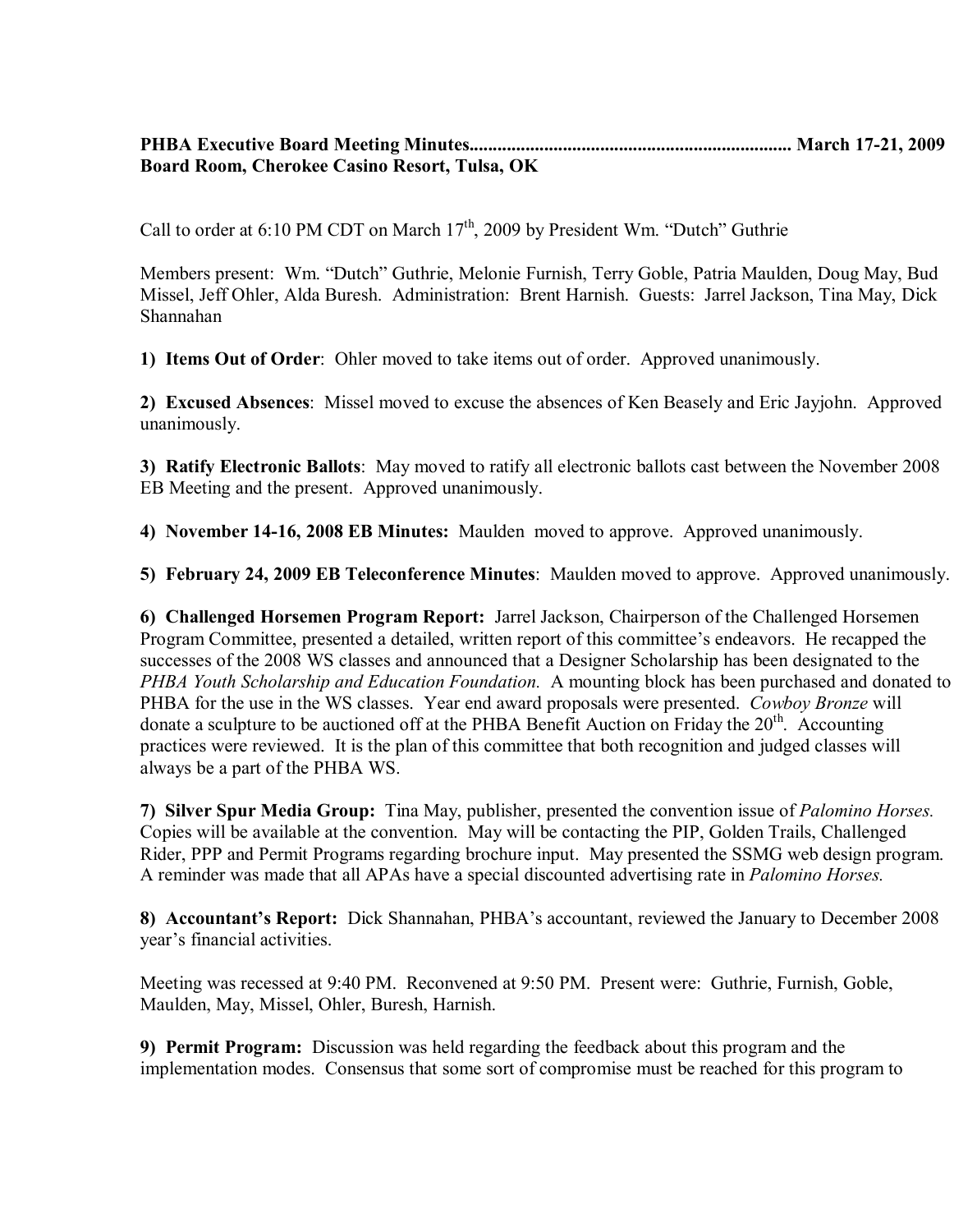remain viable. An open discussion meeting regarding this will be set up for input from the membership at the convention. Meeting recessed until Wednesday, March 18, 2009 beginning at 7 AM.

**Wednesday, March 18, 2009:** EB Meeting reconvened at 7:00 AM and was called to order by President Guthrie. Members present: Guthrie, Furnish, Goble, Maulden, May, Missel, Ohler and Buresh. Administration: Harnish. Guest: Helen Fleming.

**10) Errors Regarding Show Points:** Maulden moved that a directive to the office be issued regarding the posting of points and the disputing of the number of points or show results. Carried unanimously.

- a) The date of posting the show points for any PHBA show is to be shown clearly on the web.
- b) Exhibitor has forty-five (45) days from date of posting to make and inquiry regarding points or results.
- c) The exhibitor bears the responsibility of contacting the show secretary and getting the supporting documentation necessary and forwarding the same to PHBA.
- d) PHBA staff is not to spend time to get documentation regarding disputed points/results. The responsibility is with the exhibitor as stated in the Handbook.

**11) Exhibiting w/o Membership:** Referred to Show Rules for a recommendation regarding the continual problem of entrants/exhibitors/owners showing in PHBA classes w/o a current/valid PHBA membership.

**12) New APA Charter (HOPE):** Helen Fleming explained the reasons and purposes behind the proposed new APA, Heart of Dixie Palomino Exhibitors (HOPE).

Meeting recessed until Thursday, March 19, 2009 at 7 AM.

**Thursday, March 19, 2009:** EB Meeting reconvened at 7:05 AM and called to order by President Guthrie. Members present: Guthrie, Furnish, Goble, Maulden, May Missel, Ohler, Buresh. Administration: Harnish

**13) Youth World Show Transition:** President Guthrie presented the YWS transition report regarding OPEA and PHBA. PHBA Counsel, Terry Wiens, to draw up a Memo of Understanding between OPEA and PHBA. Buresh moved to direct the MU be done. Motion approved unanimously.

Meeting recessed until Friday, March 20, 2009 beginning at 8:15 AM.

**Friday, March 20, 2009:** EB meeting reconvened at 8:15 AM with President Guthrie calling the meeting to order. Members present: Guthrie, Furnish, Goble, Maulden, May, Missel, Ohler, Buresh. Administration: Harnish. Guests: Greg Peay, Farryl Holub, Steve Tidwell and Vicky Parker.

**14) Permit Program:** Membership feedback was presented and discussed. In lieu of the current program guidelines, Ohler moved that beginning August 1, 2009, APAs are expected to offer the Permit Program with (2) judges/circuit minimum. The same expectation would apply to all APA circuits beginning January 1, 2010. Motion passed unanimously.

Meeting was recessed until 7 AM, Saturday March 21, 2009.